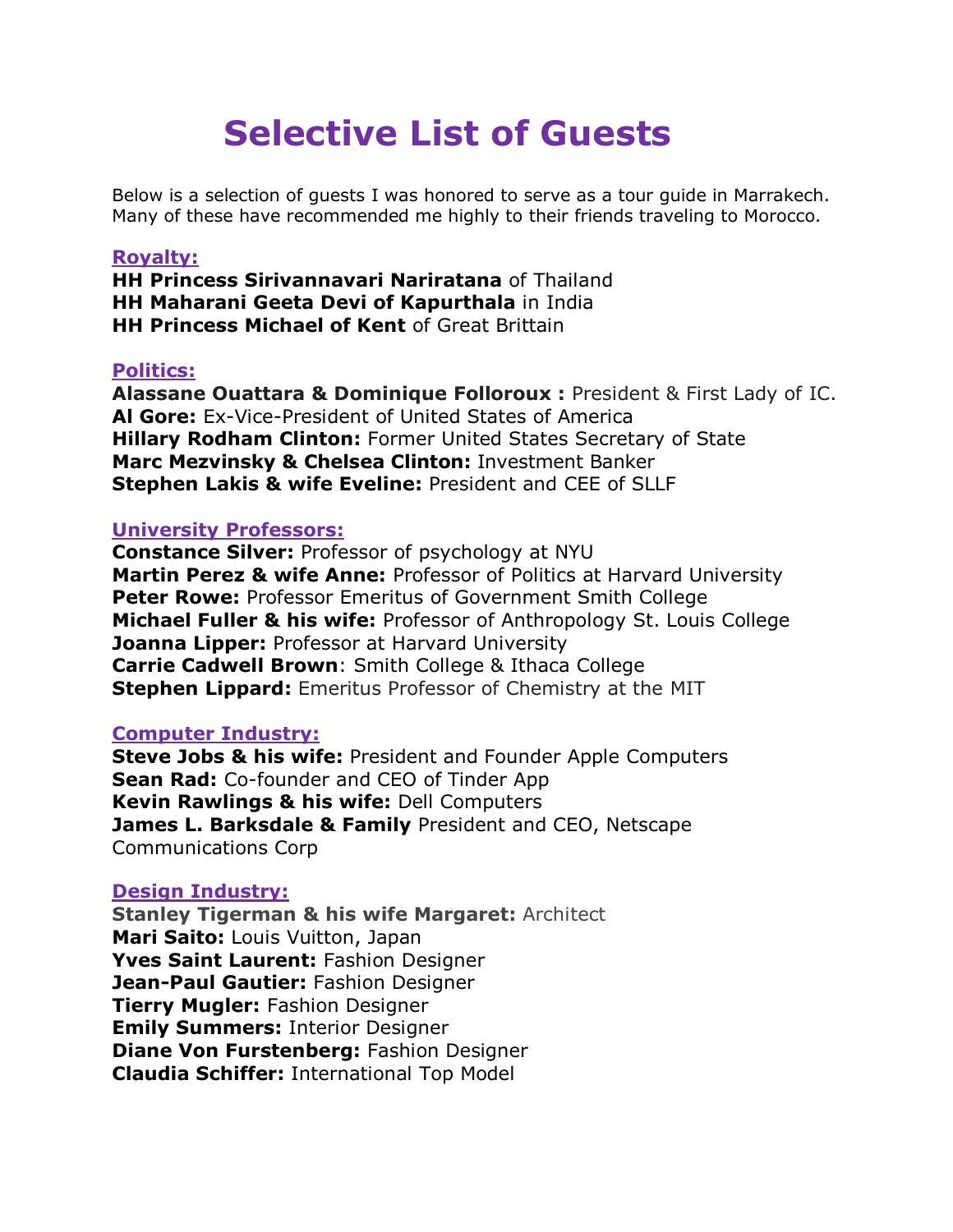**Naomi Campbell:** International Top Model

**Carleton B. Varney:** Interior Designer

**Mark Zeff:** Founder and President of Zeff Design,

**Louise Kou:** Hong Kong-based lifestyle guru and interior designer **Jody Wilson & wife Yuriko Takata:** Shoe Manufacturer (Wilkes Bashford) **Ferruccio Ferragamo & wife Liana:** Fashion Designer **Maurice Reznik:** CEO of Maidenform

**Nancy and her father William Sarnoff:** respectively Fashion Stylist and Trustee at St Luke's-Roosevelt Hospital Center & Beth Israel Medical Center and Continuum Health Partners, Inc.

**John Varvatos and his family: contemporary menswear [designer](https://en.wikipedia.org/wiki/Fashion_design)** 

#### **Hospitality & Travel Industry:**

**Jonathan D. Gray:** Blackstone Group and Chairman of the Board of Hilton. **Jay Pritchker & family: Principal owner Hyatt Hotel Barry Sternlicht & family:** Principal owner of Star Wood **Nicholas L. Ribis:** President & CEO Resorts International **Tom Barak:** President & CEO, Colony Capital, USA **Samantha Chartouni & her family:** Owner at The Lowell Hotel **Melanie Brendman** : Specialist in luxury travel & lifestyle communications **Maggio Cipriani** Restaurants, hospitality and service

#### **Movie Industry:**

**Scarlett Johansson:** Actress **Sigourney Weaver:** Actress **Jim Simpson:** Movie Director **Bruce Willis:** Actor **Jude Law:** Actor **Sienna Miller:** Actress **Hugh Grant & father James:** Actor **Demi Moore:** Actress **Leonardo DiCaprio :** Actor **Hilary Edson & Lyon Polk:** Actress and her husband **Simon Fuller:** Entrepreneur, artist manager, film and television producer **Justin Theroux:** actor, comedian, film producer, and screenwriter **Colin Kelly Jost** comedian - *[Saturday Night Live](https://en.wikipedia.org/wiki/Saturday_Night_Live)* **Mandy Patinkin & [Kathryn Grody](https://www.google.com/search?rlz=1C1GCEA_enMA855&q=Kathryn+Grody&stick=H4sIAAAAAAAAAONgVuLSz9U3MM82TTfLesToyi3w8sc9YSmbSWtOXmM04-IKzsgvd80rySypFNLgYoOy5Lj4pJC0aTBI8XAh8XkWsfJ6J5ZkFFXmKbgX5adUAgDo3su5ZgAAAA)** : Actors **Sports: Mark Player & wife Claudia:** Son of the golf player Gary **David Beckam & wife Victoria:** Soccer Player **Zineddine Zidane:** Soccer Player **Raul Gonzales:** Soccer player **Luis Figo**: Soccer player **Florentino Perez**: Real Madrid soccer team President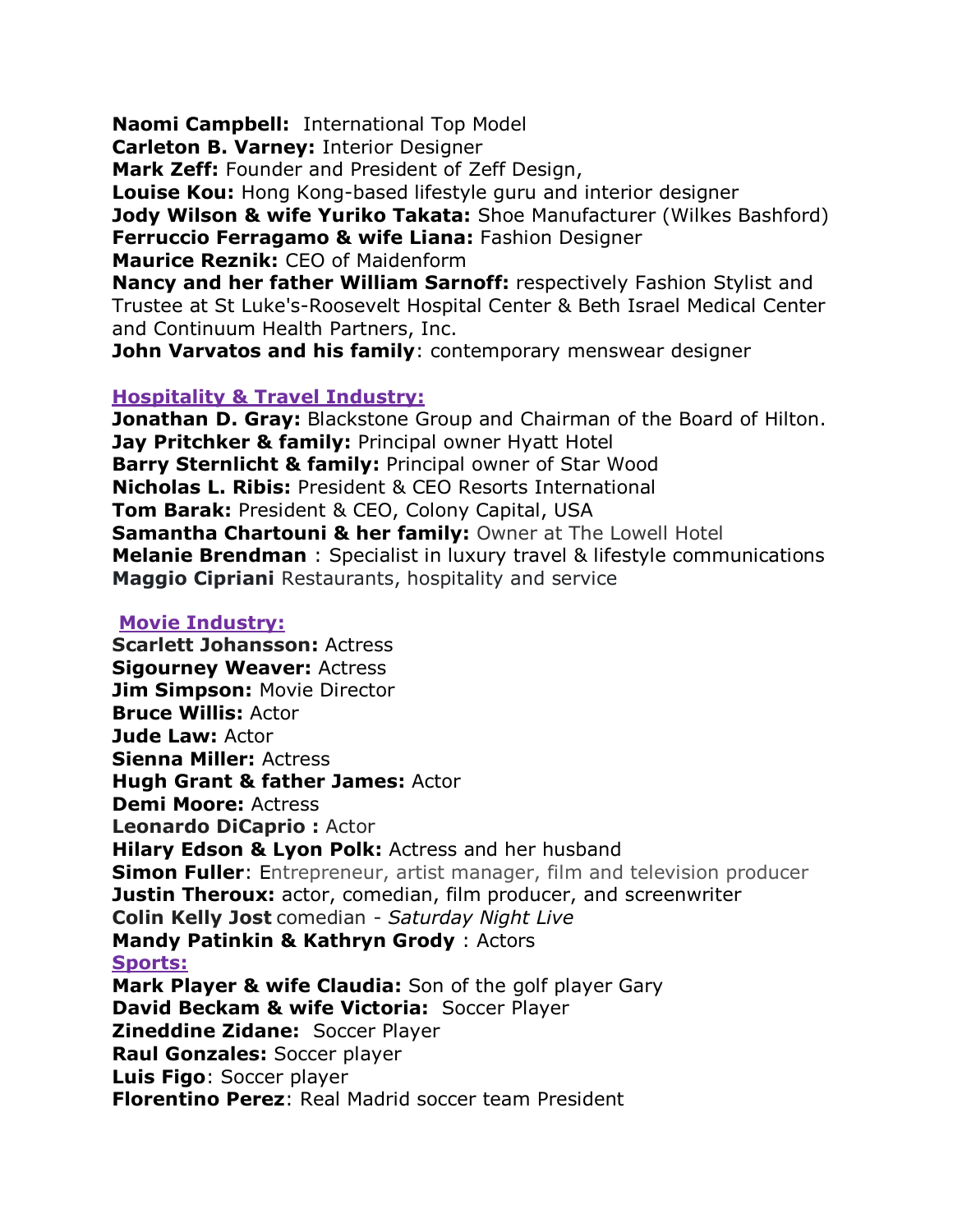#### **Michael Strahan:** Football analyst

#### **Music Industry:**

**Sir Paul McCartney & wife Nancy Shevelle:** Singer **Madonna: Singer Mariah Carrey:** Singer **George Michael:** Songwriter & Performer **Lanie Kazan:** Singer **Bryan Ferry:** Leader of Roxy music Band **Clive Davis:** Record Producer **Liza Niema:** Dancer, Wife of Patrick Swayze **Ciarra Pardo:** Chief Creative Officer of Rihanna's Fenty Corp

#### **Publishers & Travel Writers:**

**Ed Kelly:** President & CEO American Express Publishing **Pamela Fiori:** Ex Editor-in-Chief of Town & Country **Melissa Biggs Bradley:** Founder and CEO Indigare **Laurie Werner:** Travel Writer

#### **Artists, Art Collectors/Dealers:**

**Louise McBain:** Art Collector, Philanthropist **Richard Prince (& his Family):** American Painter and Photographer **Douglas Baxter:** International Art Dealer, New York **Travis Hanson & his wife Penny:** Art Dealer Los Angeles & New York

#### **Business Leaders:**

**Warren Edward Buffett**: Business magnate, investor, speaker and philanthropist.

**Eduardo Hochschild & his family:** Chairman of the Board of Cementos Pacasmayo and Hochschild Mining Group Peru **Barry Diller:** Chairman of IAC/Inter Active Corp **Gerald Hines & family:** Real estate mega developer **Dick Robinson:** CEO of Scholastic Inc. **Michael & Katrina Birkin:** Global businessman - Red Peak Group **Cinda Hicks & her daughter:** Wife of Tom Hicks, Texan Businessman **Fabrizio di Amato & his wife:** Founder of Maire Tecnimont Group **Ernst Tanner & his wife:** Chairman and CEO of Lindt **Paula Lambert & her husband:** Founder of Mozzarella Company **Archie Dunham & his family:** Principal of Conoco Oil & Gas **Hamad Al-Wazzan & family:** Kuwaiti Industrialist **Esteban & Lorenza Dipp de Torres Lample**: Mexican industrialists **Juan Maegli & his wife:** Guatemaltec agro industrialist **Yoshitaka Hayashi:** President & CEO Wondertable, Japan **Louis Moore Bacon:** American investor, hedge fund manager